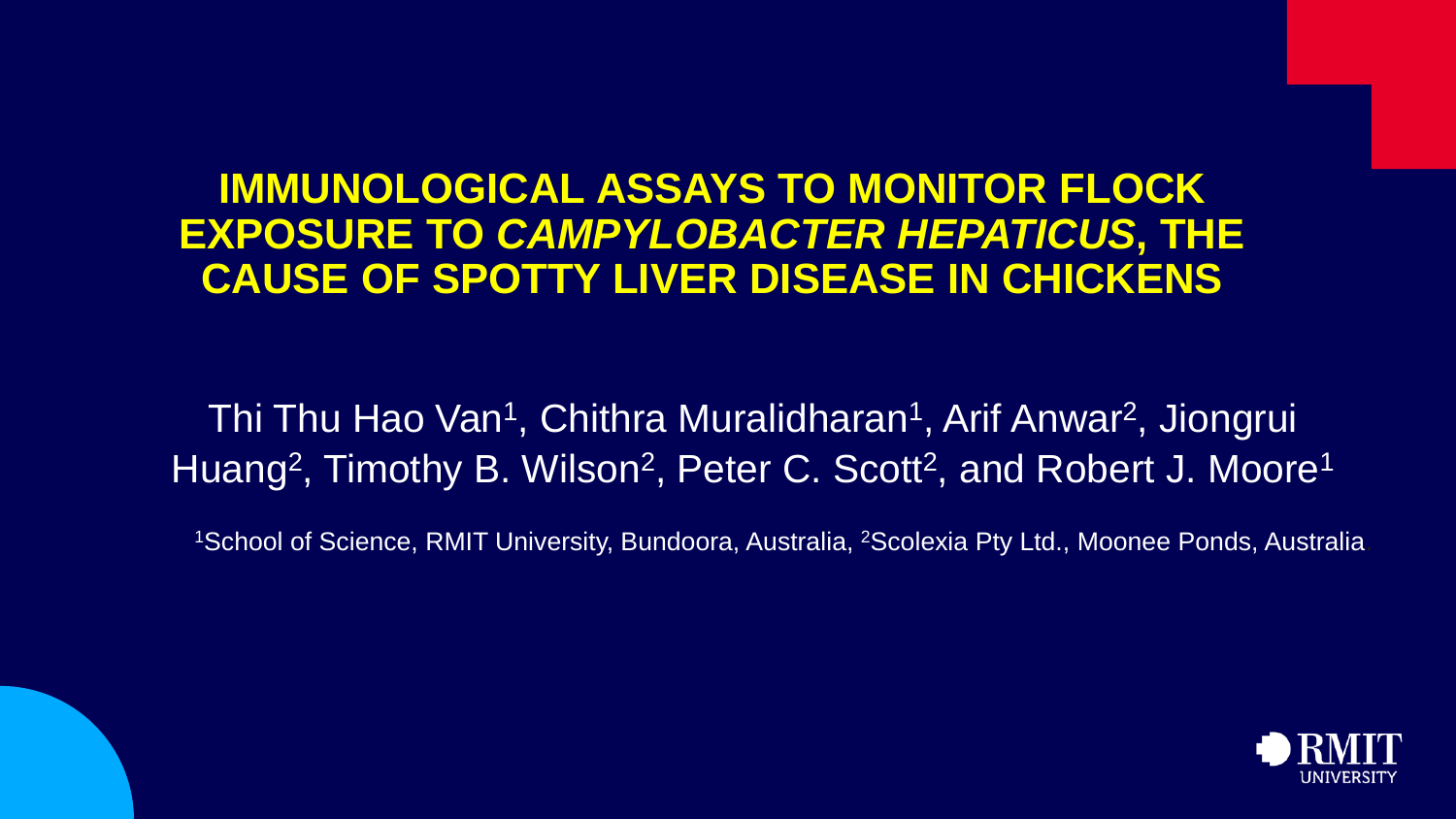

Spots on the liver of an infected chicken

# **Spotty liver disease (SLD)**

Causes up to 15% increased mortality and up to 25% egg loss

- $\triangleright$  Mostly affects during early to peak laying period
- Characteristic cream/grey spots on liver surface

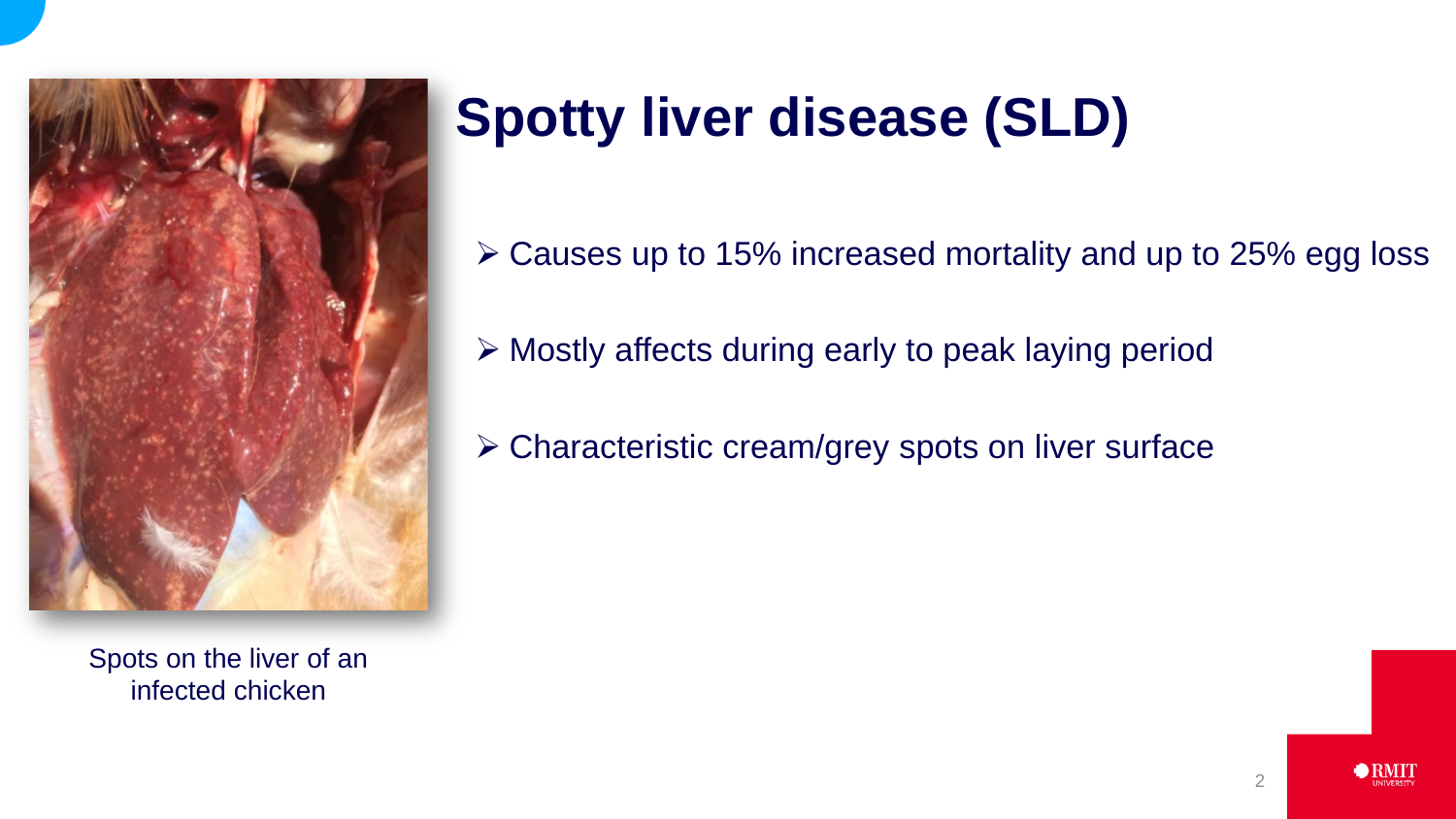### **The causative agents**

> Int J Syst Evol Microbiol. 2016 Nov;66(11):4518-4524. doi: 10.1099/ijsem.0.001383. Epub 2016 Aug 5.

*Campylobacter hepaticus (2016)*

Campylobacter hepaticus sp. nov., isolated from chickens with spotty liver disease

Thi Thu Hao Van <sup>1</sup>, Eltaher Elshagmani <sup>1</sup>, Mian Chee Gor <sup>1</sup>, Peter C Scott <sup>2</sup> <sup>3</sup>, Robert J Moore <sup>3</sup> <sup>1</sup>

INTERNATIONAL JOURNAL OF SYSTEMATIC AND EVOLUTIONARY **MICROBIOLOGY** 

**TAXONOMIC DESCRIPTION** Phung et al., Int. J. Syst. Evol. Microbiol. 2022;72:005314

DOI 10.1099/ijsem.0.005314

**MICROBIOLOGY** *<u>ACCESS</u>* 

*Campylobacter bilis (2022)*

Campylobacter bilis sp. nov., isolated from chickens with spotty liver disease

Canh Phung<sup>1</sup>, Peter C. Scott<sup>2</sup>, Chaitali Dekiwadia<sup>1</sup>, Robert J. Moore<sup>1</sup> and Thi Thu Hao Van<sup>1,\*</sup>

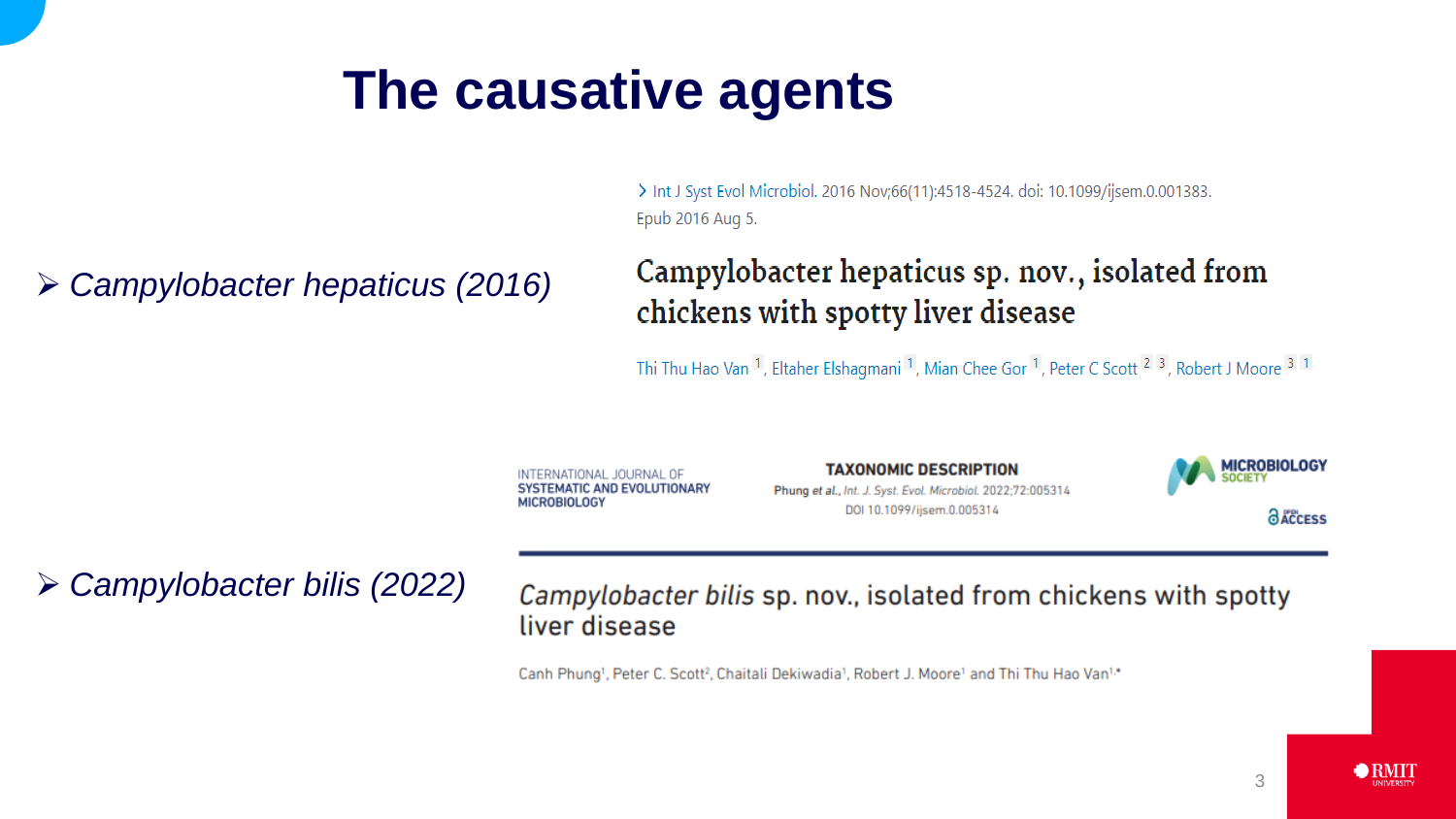# **SLD - DETECTION**

 $\triangleright$  Detection methods such as culturing and PCR can only detect a live infection



**ORIGINAL RESEARCH** published: 15 January 2020 doi: 10.3389/fvets.2019.00505



#### **Campylobacter hepaticus, the Cause** of Spotty Liver Disease in Chickens: **Transmission and Routes of Infection**

Canh Phung<sup>1</sup>, Ben Vezina<sup>1</sup>, Arif Anwar<sup>2</sup>, Timothy Wilson<sup>2</sup>, Peter C. Scott<sup>2</sup>, Robert J. Moore<sup>1\*</sup> and Thi Thu Hao Van<sup>1</sup>

<sup>1</sup> School of Science, RMIT University, Bundoora West Campus, Bundoora, VIC, Australia, <sup>2</sup> Scolexia Pty Ltd., Moonee Ponds, VIC, Australia







O RMIT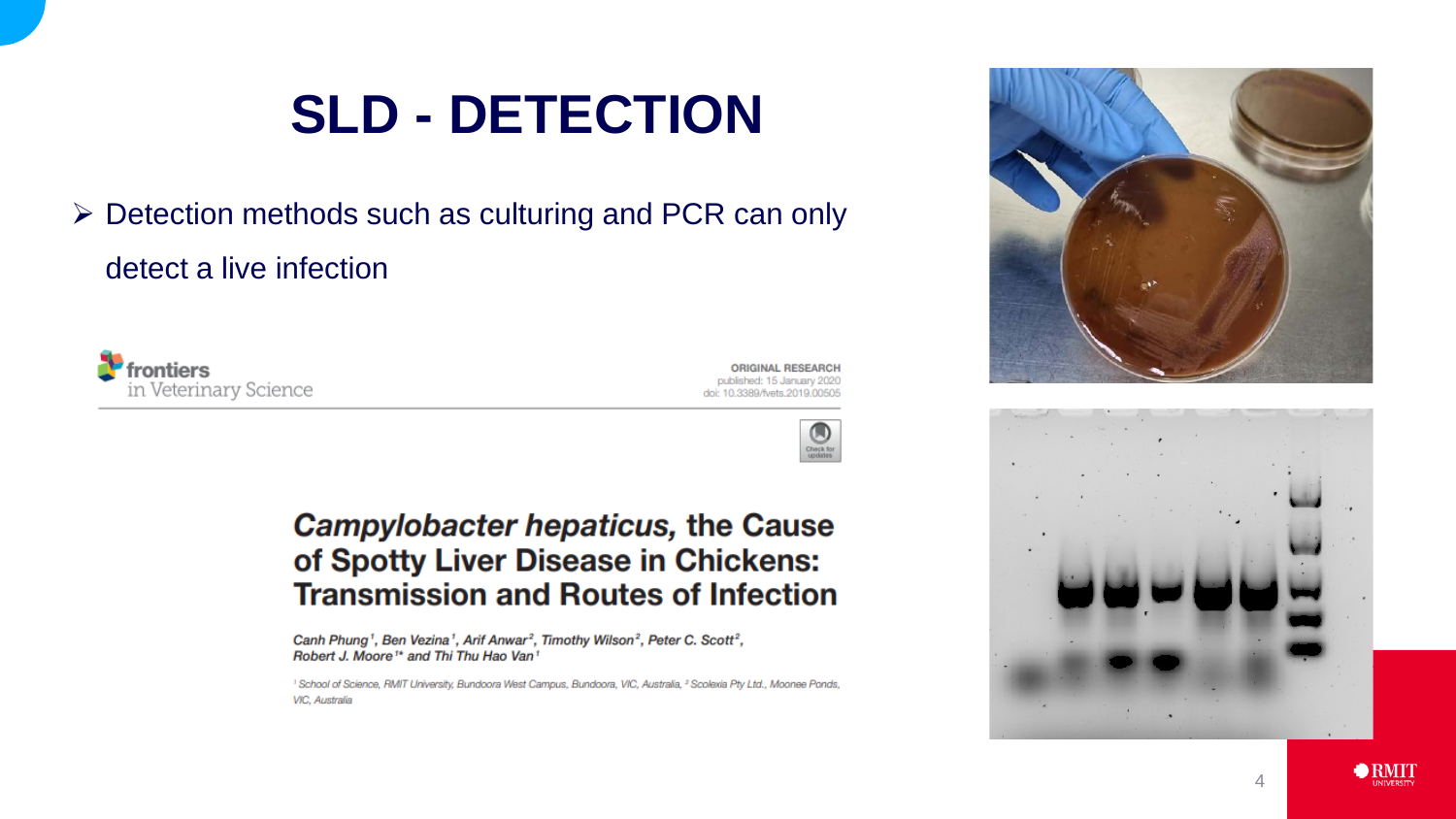## **SLD - DETECTION**

 $\triangleright$  No immunological methods were available that can give an information about a past infection



 $\bigcirc$  RMIT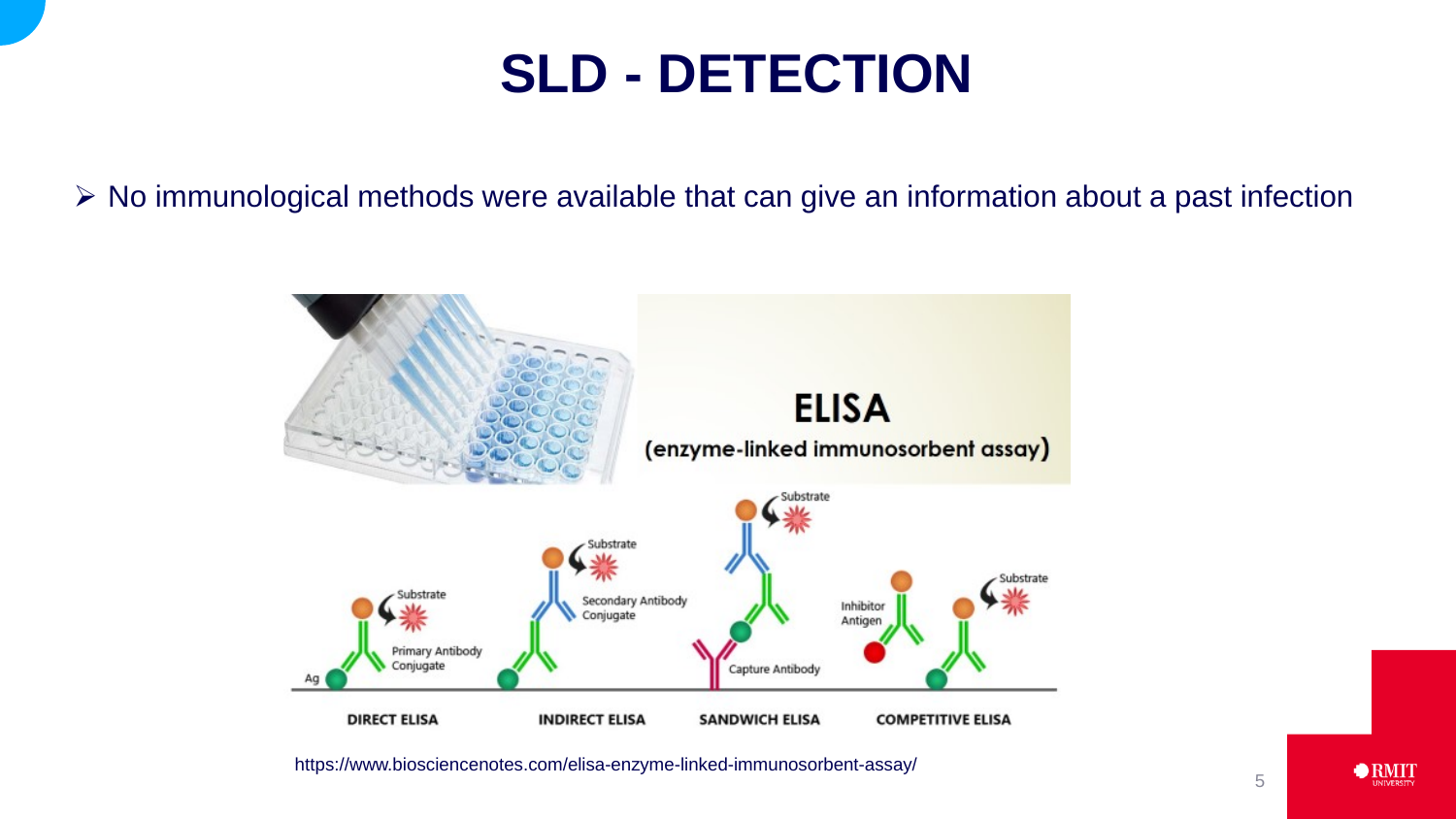# **Significance of an SLD immunoassay**

- $\triangleright$  Study the immune responses in birds infected with *C. hepaticus*
- $\triangleright$  Better understand the epidemiology of disease
- $\triangleright$  Surveillance of SLD in farms
- $\triangleright$  Inform biosecurity
- $\triangleright$  Understand the nature of infection
- $\triangleright$  Evaluate the efficacy of bacterin vaccines

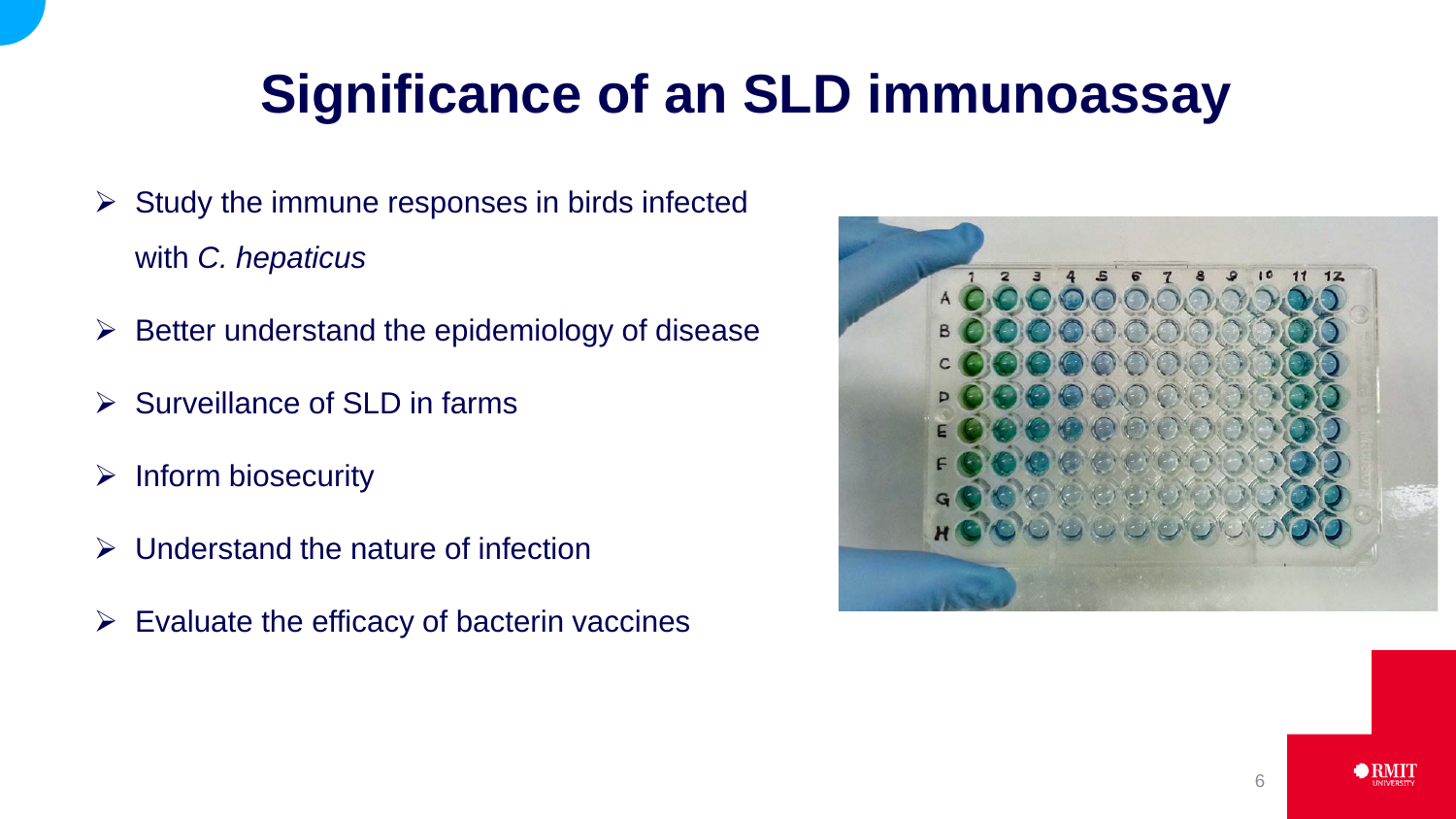### **Research Aims**

1. To develop an immunoassay capable of detecting *C. hepaticus* specific antibodies in chicken sera using *C. hepaticus* total proteins, **SLD-ELISA1**

- 2. To develop a second immunoassay using the recombinant protein with specific immunogenicity, **SLD-ELISA2**
	- To identify proteins with *C. hepaticus* specific immunogenicity using bioinformatics and molecular methods*.*
	- To investigate the seroprevalence of SLD in Australian free-range farms.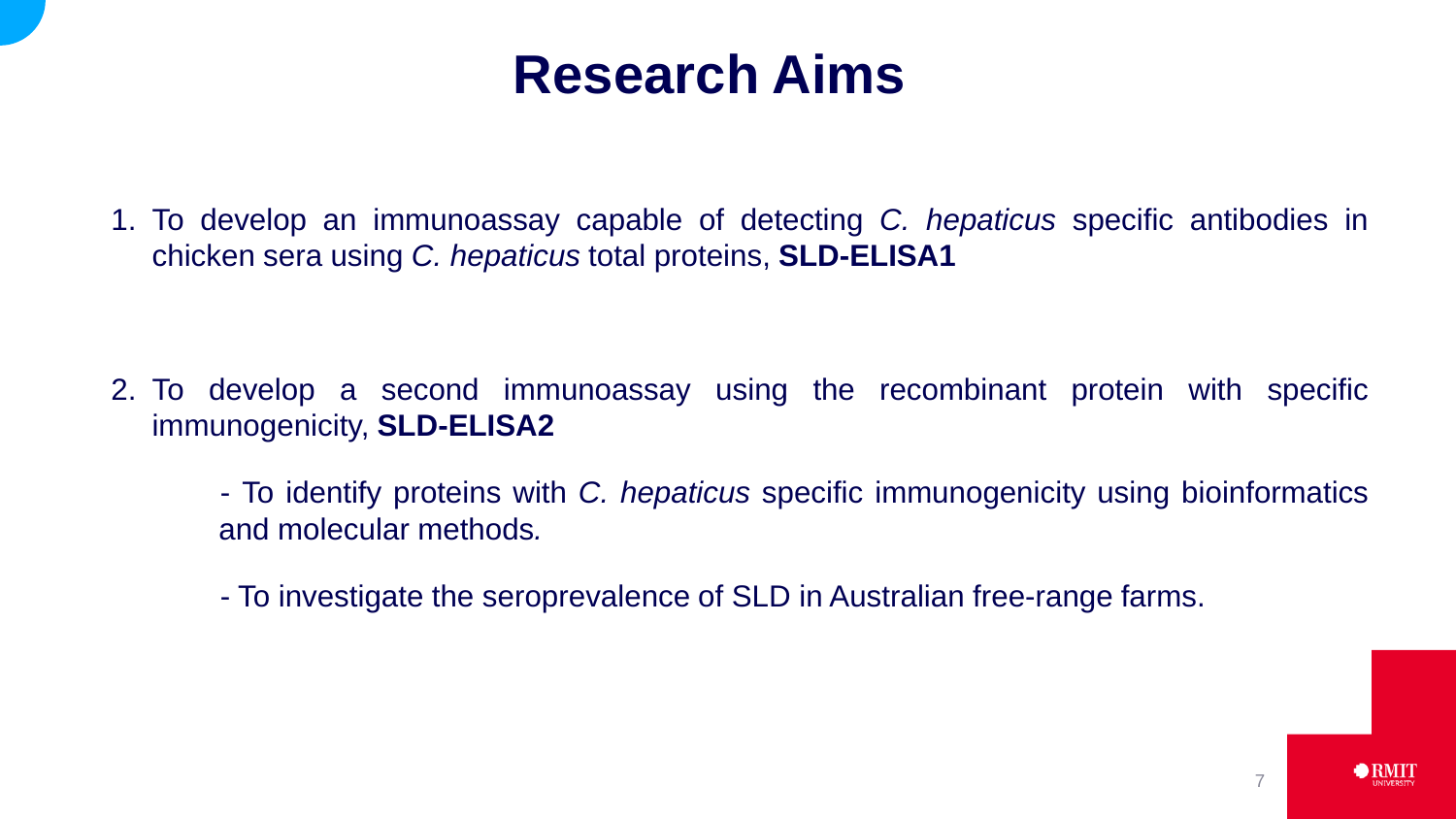## **Development of SLD-ELISA1**

□ The first immunoassay developed for Spotty Liver Disease (SLD)

- $\Box$  Highly specific (95.5%) and sensitive (97.6%) assay
- □ A key tool for use in SLD bacterin vaccine development

#### **Application:**

□ Used to assay over 400 sera samples from various vaccination and

infection trials to evaluate the antibody responses

**AVIAN PATHOLOGY** 2020, VOL. 49, NO. 6, 658-665 https://doi.org/10.1080/03079457.2020.1813252

Taylor & Francis aylor & Francis Group

**ORIGINAL ARTICLE** 

**a** OPEN ACCESS **a** Check for updates

Development of an enzyme-linked immunosorbent assay for detecting Campylobacter hepaticus specific antibodies in chicken sera - a key tool in Spotty Liver Disease screening and vaccine development

Chithralekha Muralidharan<sup>a</sup>, Arif Anwar<sup>b</sup>, Timothy B. Wilson<sup>b</sup>, Peter C. Scott<sup>b</sup>, Robert J. Moore <sup>n</sup> and Thi Thu Hao Van<sup>a</sup>

<sup>a</sup>School of Science, RMIT University, Bundoora, Australia; <sup>b</sup>Scolexia Pty Ltd., Moonee Ponds, Australia

O RMIT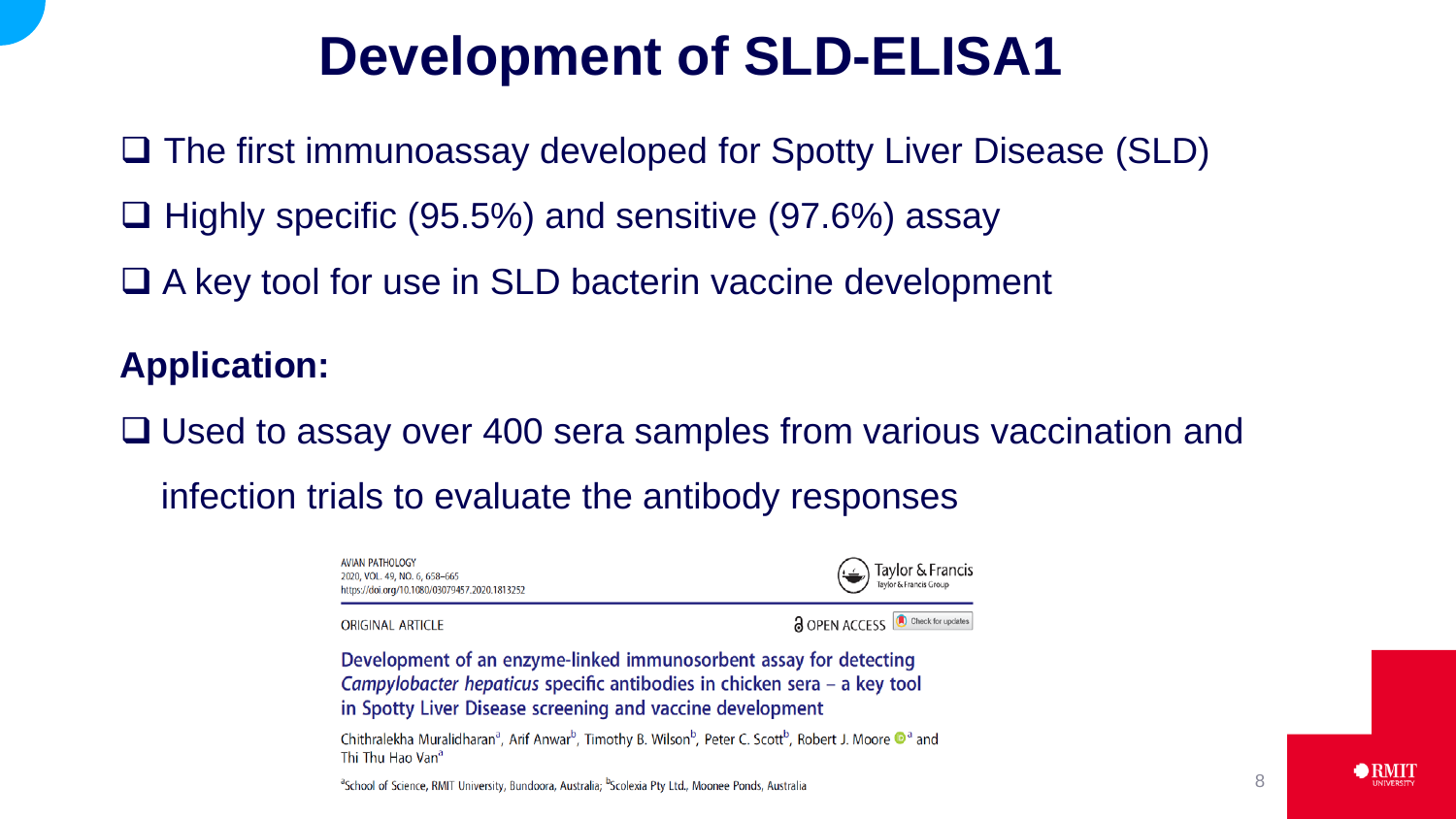### **SLD-ELISA1- birds' antibody responses 3 weeks after** *C. hepaticus* **challenge**

Post-exposure (1st Challenge)



• Positive/Negative control • Group 2 • Group 1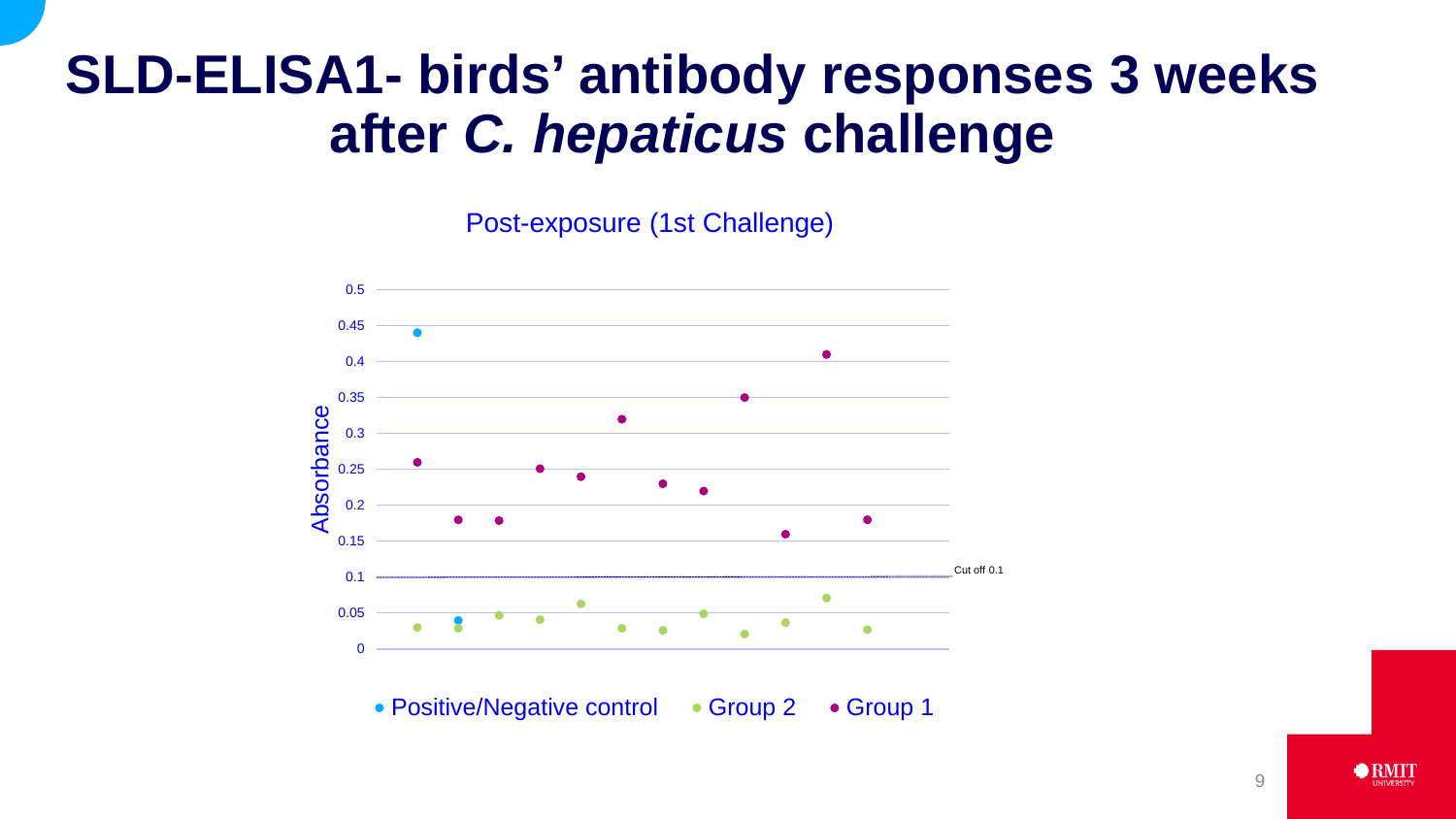## **Development of ELISA 2**

#### **Why another ELISA?**

- An ELISA that uses pure protein is more standardizable
- It has better quality control characteristics than ELISA1
- More convenient than SLD-ELISA1 as it doesn't require the additional resources and time for pre-absorption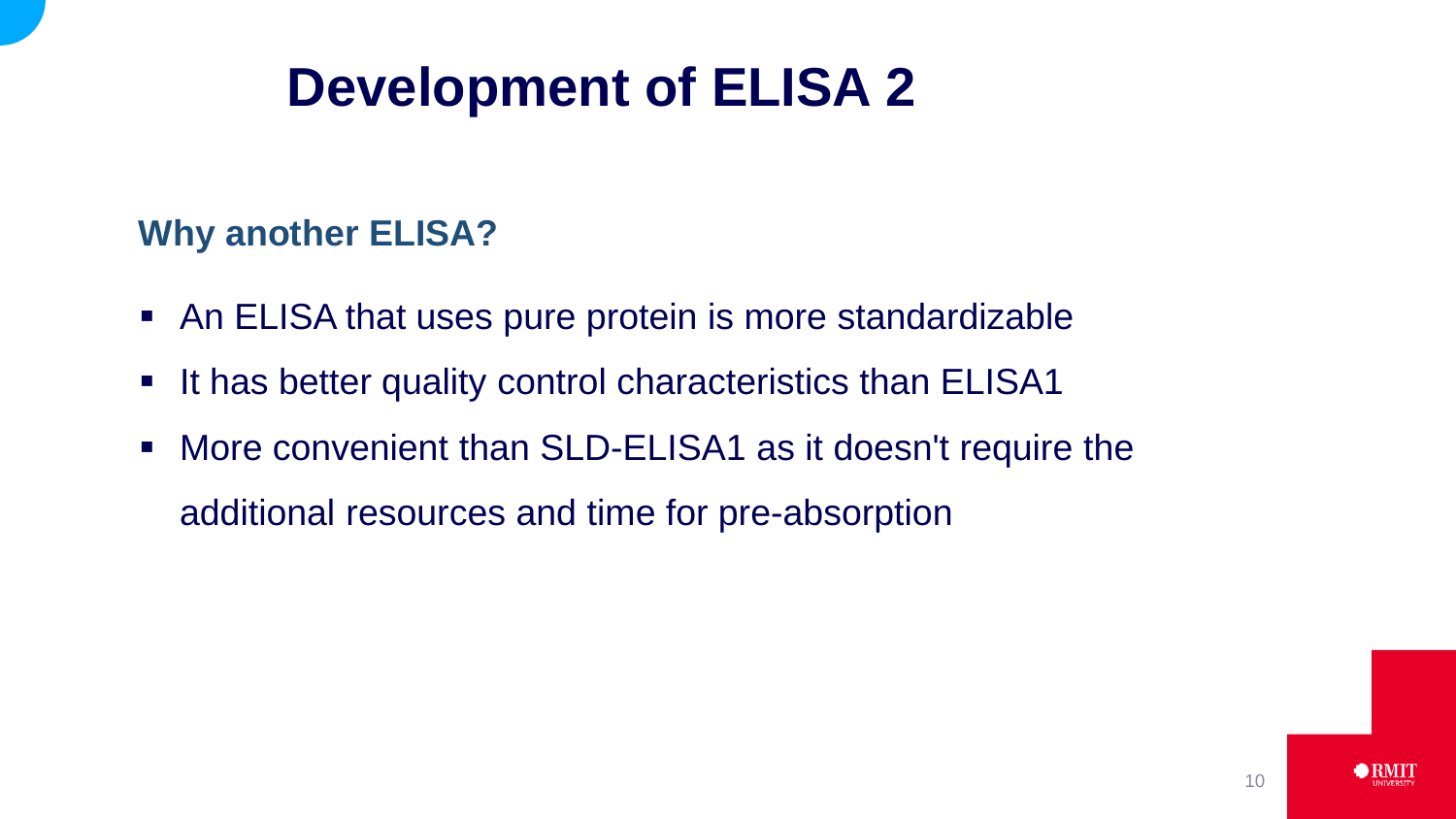# **Development of ELISA 2**

- Identification of *C. hepaticus* specific immunogenic proteins
	- bioinformatics
	- molecular methods
- From 1521 protein encoded genes, 19 prospective candidates for cloning, transformation, and expression studies.

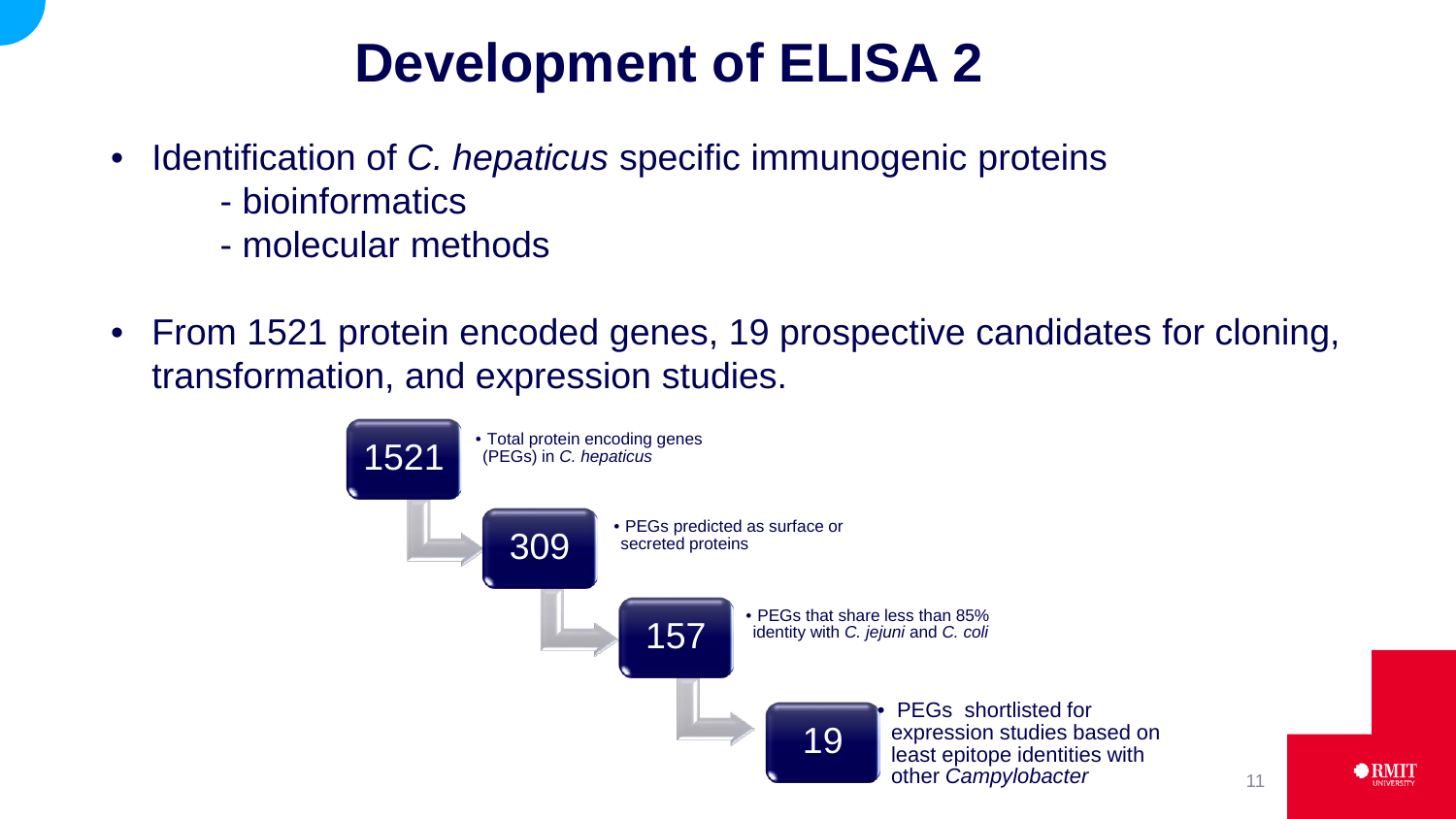### **Optimisation of protein coating and sera dilution for SLD-ELISA2**





 $P1$  P2 P3 P4 N1 N2 N3

12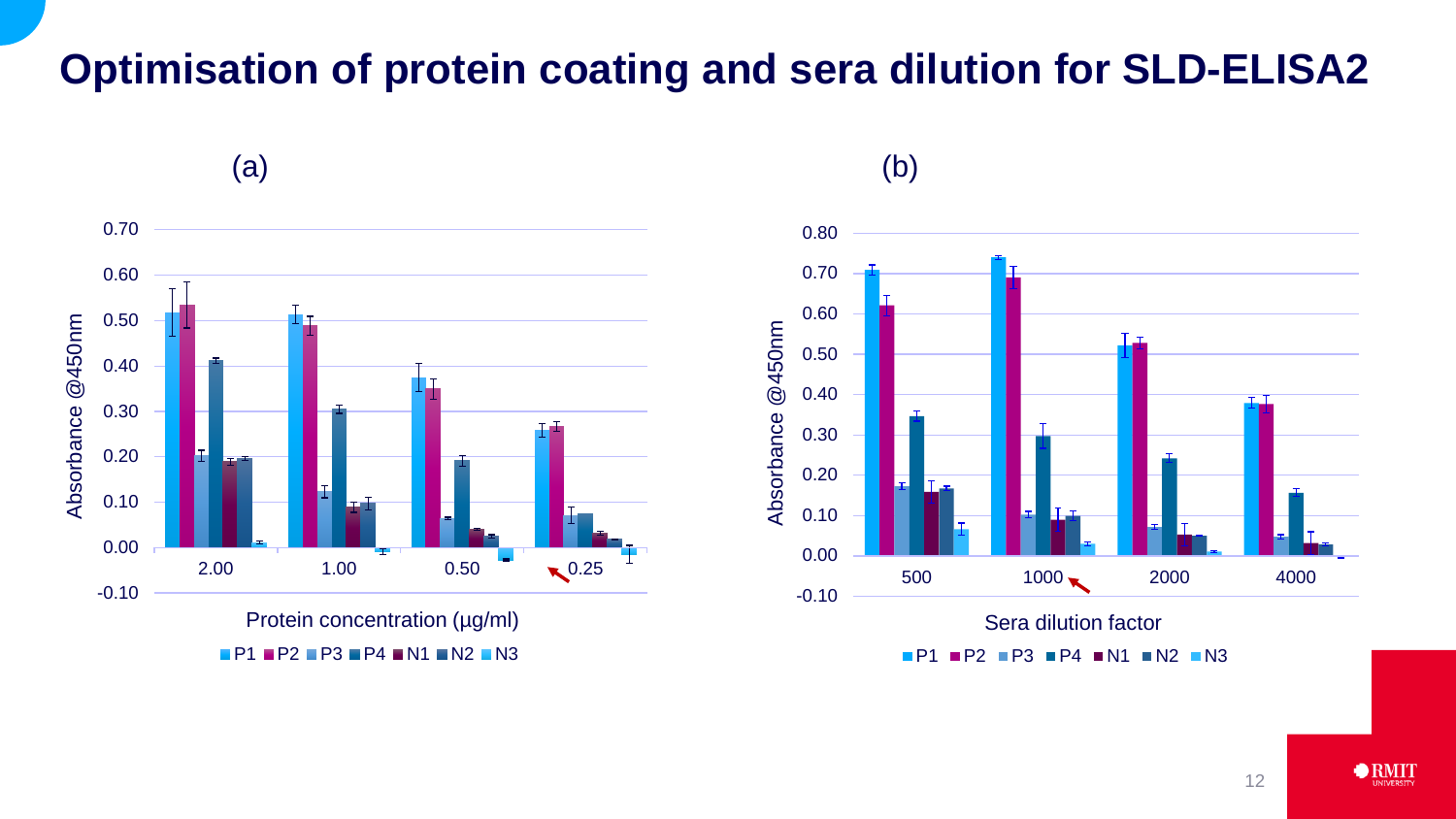RMIT Classification: Trusted

### **ELISA 2- Absorbance value distribution**

**Individual values - Median with 95% CI**



Ordinary one-way ANOVA pairwise comparison: p < 0.0001

- Assay sensitivity: 100% naturally infected birds
- Assay specificity: 95%

13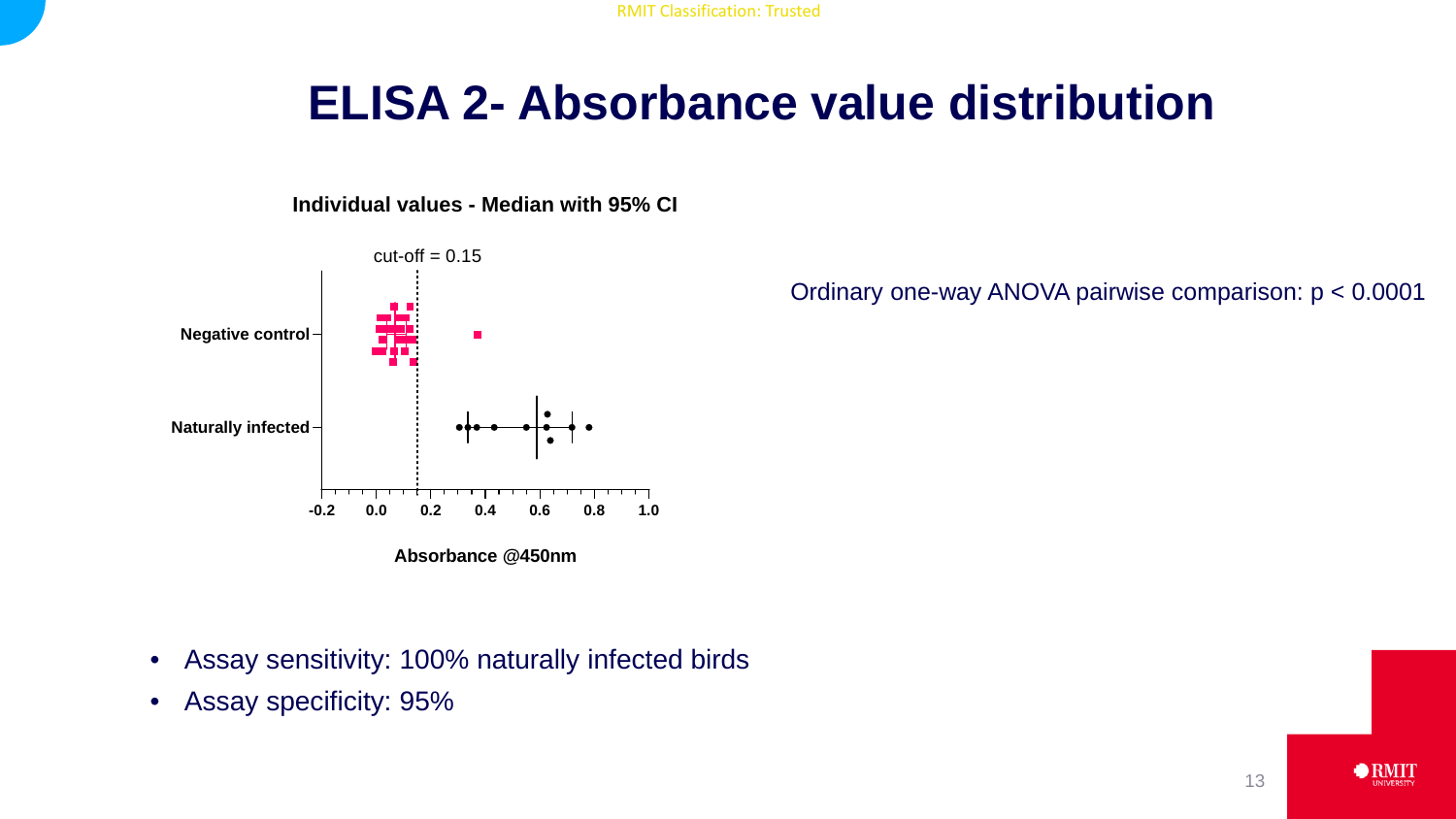#### **Validation of SLD-ELISA2 using sera samples from free range layer farms**

|                                             | <b>Number of samples</b> | <b>Number of samples that</b><br>were positive in SLD-ELISA1 | <b>Number of samples that were</b><br>positive in SLD-ELISA2 |
|---------------------------------------------|--------------------------|--------------------------------------------------------------|--------------------------------------------------------------|
| <b>Samples from SLD</b><br>affected farm    | 69                       | 38 (55%)                                                     | 38 (55%)                                                     |
| Samples from farm<br>with no history of SLD | 10                       | 1                                                            | 1                                                            |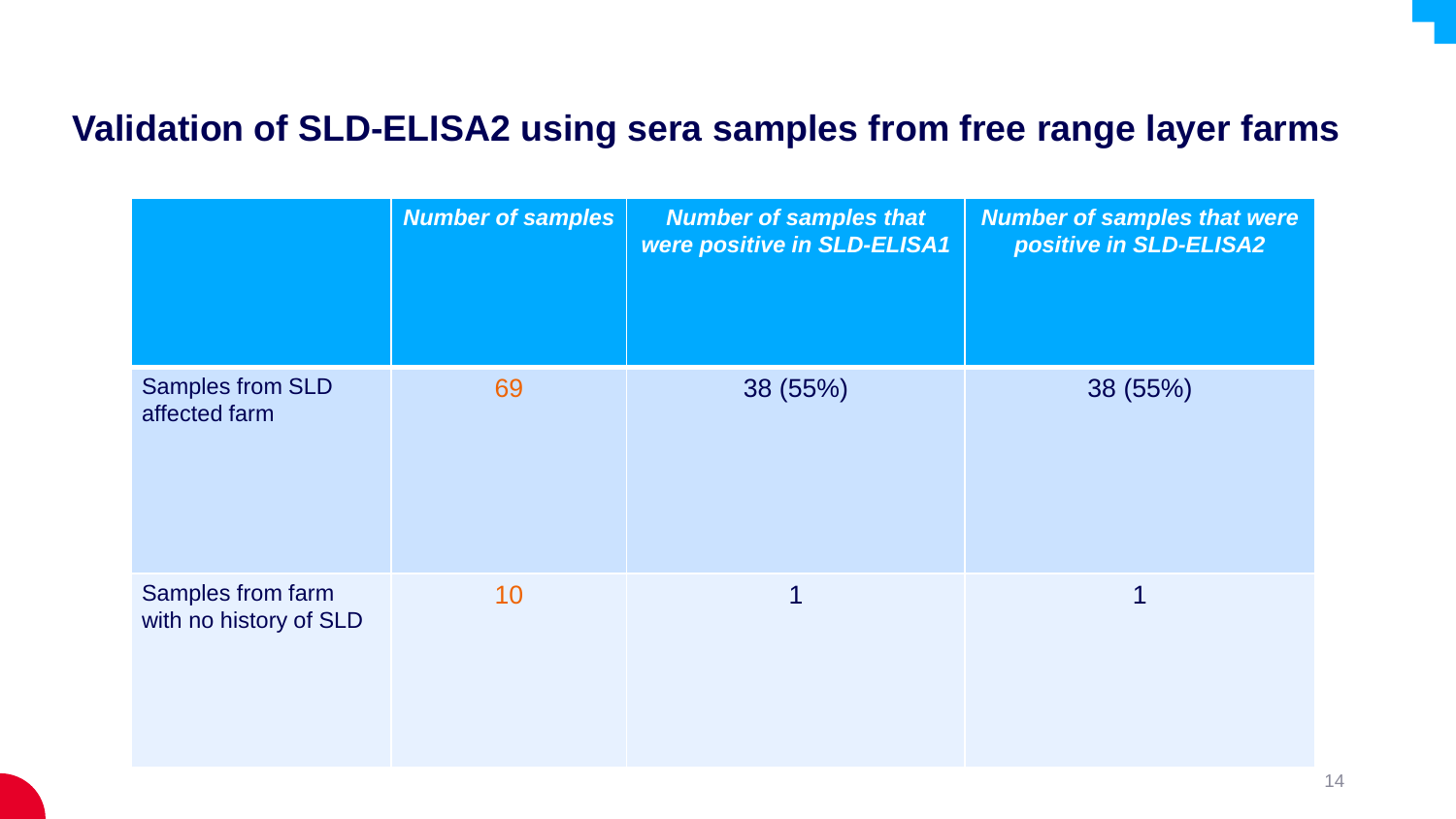### **ELISA2**

A more convenient and standardizable ELISA using recombinant protein to detect

*C. hepaticus* specific antibodies was developed.

□ SLD-ELISA2 is suitable for screening *C. hepaticus* infection in farms.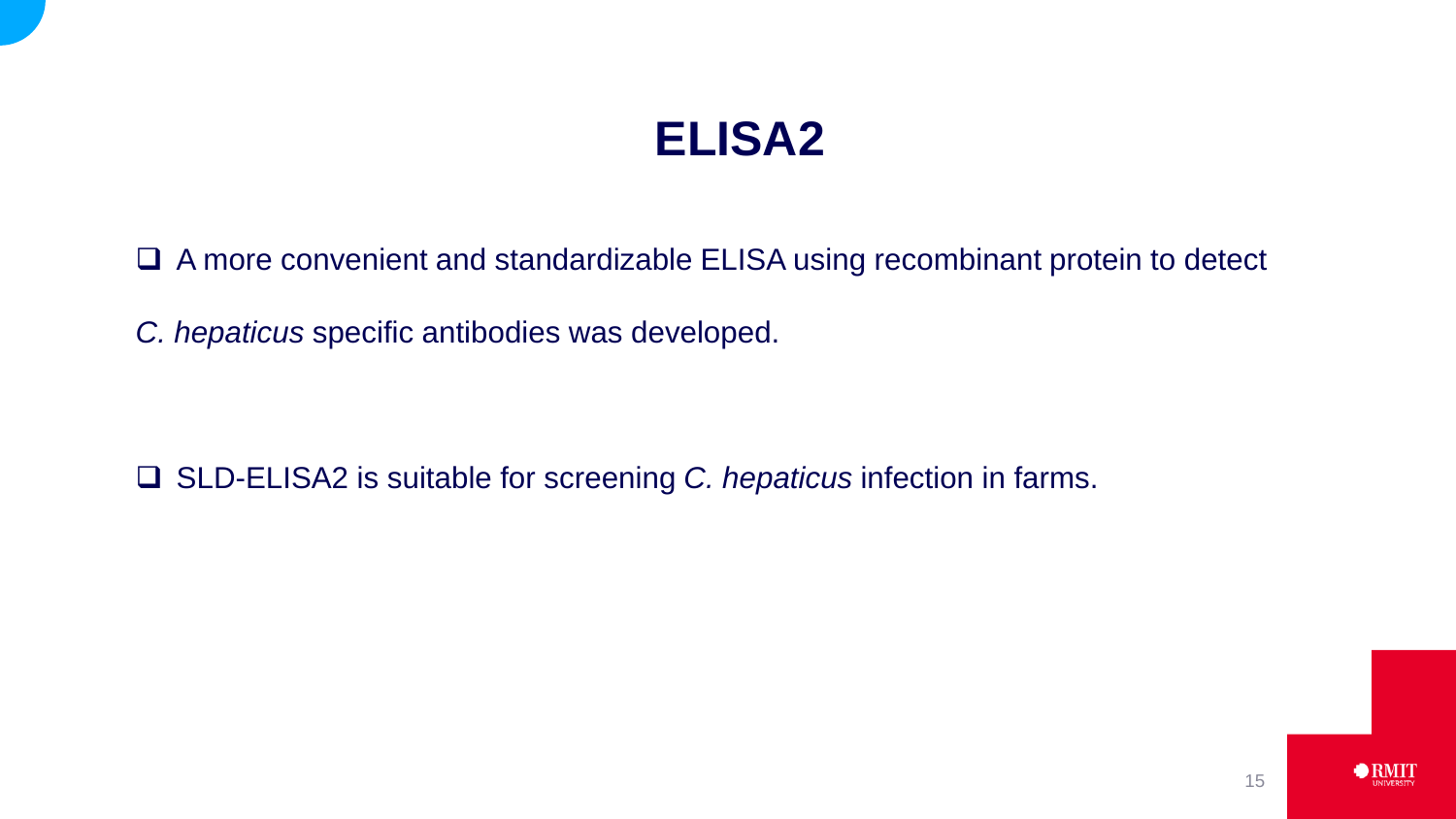### **Investigation of seroprevalence of** *Campylobacter hepaticus*  **in commercial free-range layer farms in Australia**

#### **Experimental design**

- 500 blood and cloacal swab sample pairs were collected from free-range egg farms in Victoria, New South Whales, and Queensland
- Sera samples were assayed using SLD-ELISA2
- Cloacal swabs were assayed using end point PCR (Van et al., 2017)
- The egg production and mortality data provided by the farms were correlated with the ELISA and PCR results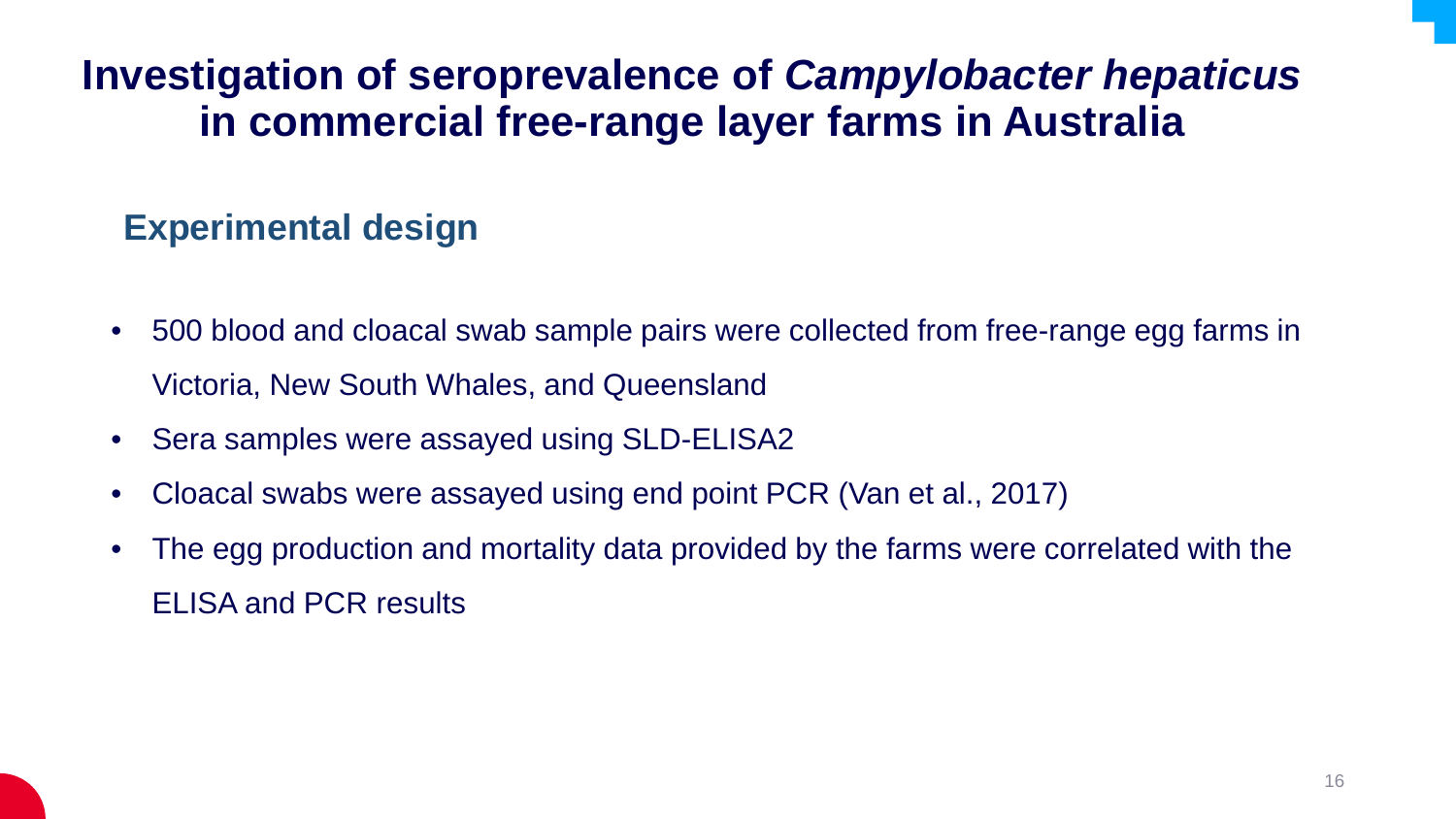### **SLD-ELISA2 and PCR results**

| <b>Farm</b><br><b>location</b> | <b>Flock age</b><br>(weeks) | <b>SLD status reported</b>                                                                                     | <b>SLD-ELISA 2</b><br>(percentage of birds)<br>that tested positive) | <b>PCR (percentage)</b><br>of birds that<br><b>tested positive)</b> |
|--------------------------------|-----------------------------|----------------------------------------------------------------------------------------------------------------|----------------------------------------------------------------------|---------------------------------------------------------------------|
| <b>NSW</b>                     | 58                          | Positive (First SLD reported 21 weeks before sample<br>collection, most recent outbreak reported 15 weeks ago) | 44.20%                                                               | 2%                                                                  |
| <b>VIC</b>                     | 34                          | No known SLD history                                                                                           | 68.60%                                                               | $0\%$                                                               |
| <b>VIC</b>                     | 33                          | Positive (First SLD reported 4 weeks before sample<br>collection)                                              | 80%                                                                  | $0\%$                                                               |
| QLD*                           | 53                          | No known SLD history                                                                                           | 22%                                                                  | 4%                                                                  |

\*In two weeks preceding sample collection, mortality increased 2.7 times and 3.4% drop in egg production.

- Birds without SLD history but positive in ELISA assay: *C. hepaticus* infection may not be sufficient to produce clinical SLD- other predisposing factors need to be present before SLD manifests.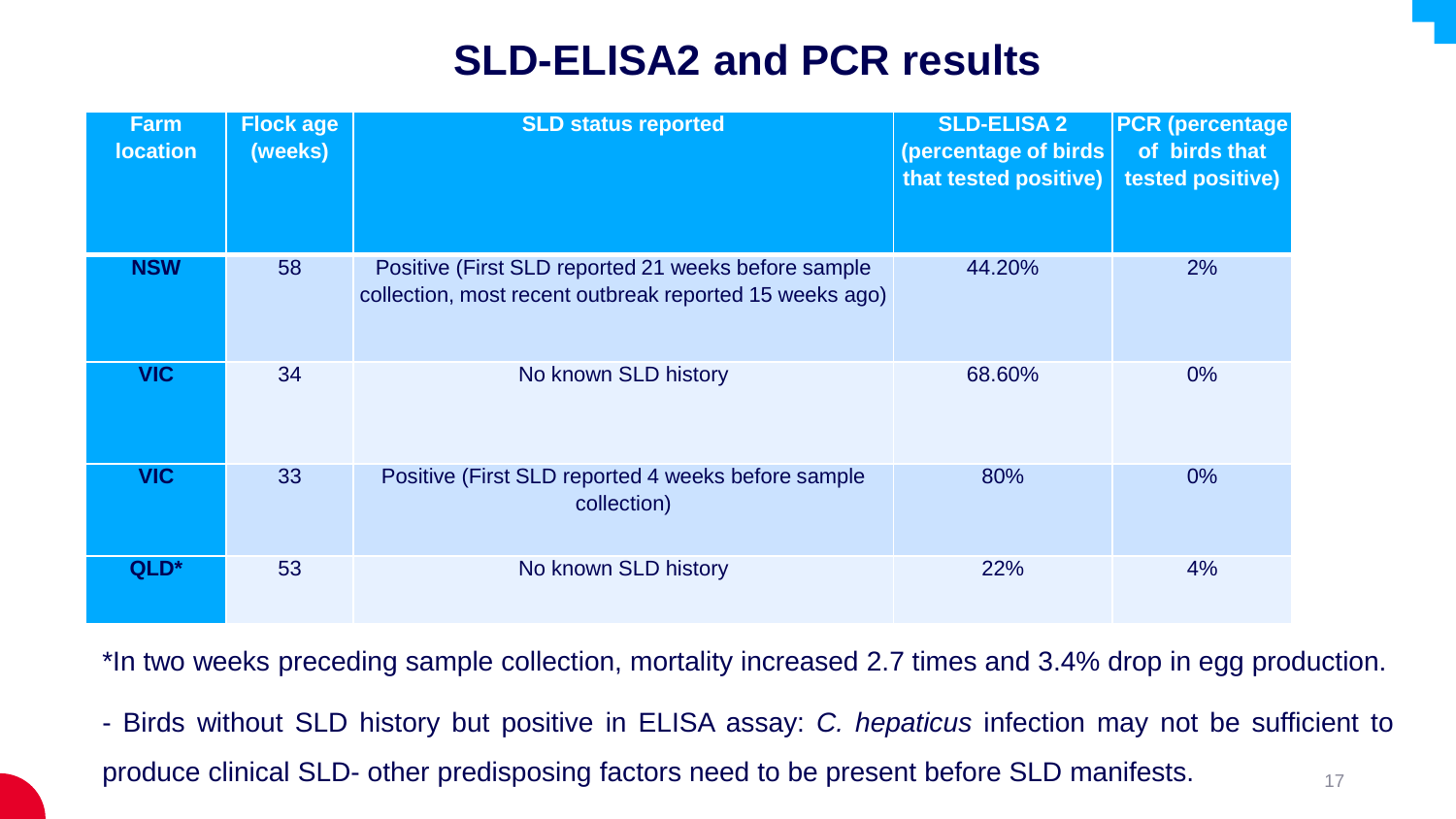# **Overall Summary**

- Two immunoassays have been developed, ready to be used in studying SLD immune responses in chickens.
- ELISA1 can be used for naturally and experimentally *C. hepaticus* infected samples.
- ELISA2 consumes less time to perform and has better quality control, as pure recombinant protein was used as the capture antigen.
- □ Assays can be used for surveillance of SLD in farms, inform decision making about biosecurity measures and flock management.